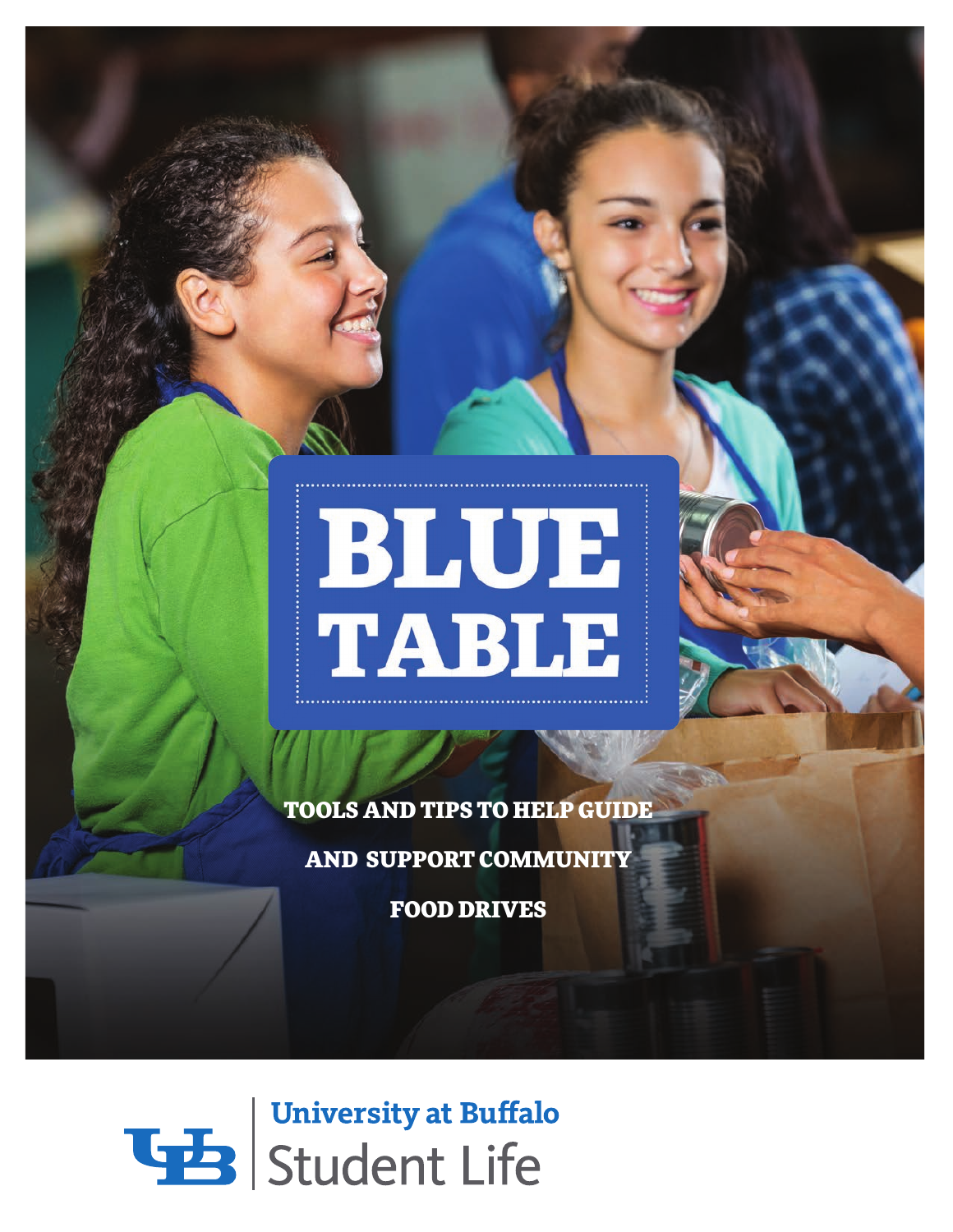# Blue Table Community Toolkit

**1. Getting Started 2. Food Drive Tips 3. Healthy Food Wish List** 

# 1. Getting Started

Blue Table exists through the generous support of the UB and Bufalo community. Donated food and funds sustain Blue Table and help keep students healthy and safe.

A food drive has one focus: collecting non-perishable food for Blue Table. Blue Table has a specifc inventory of healthy food options and food drives should support that inventory.

Whether you are working with a specifc population of students, faculty or staff, within an office or department, or within the Buffalo community, food drives can bring a group or team together to support students.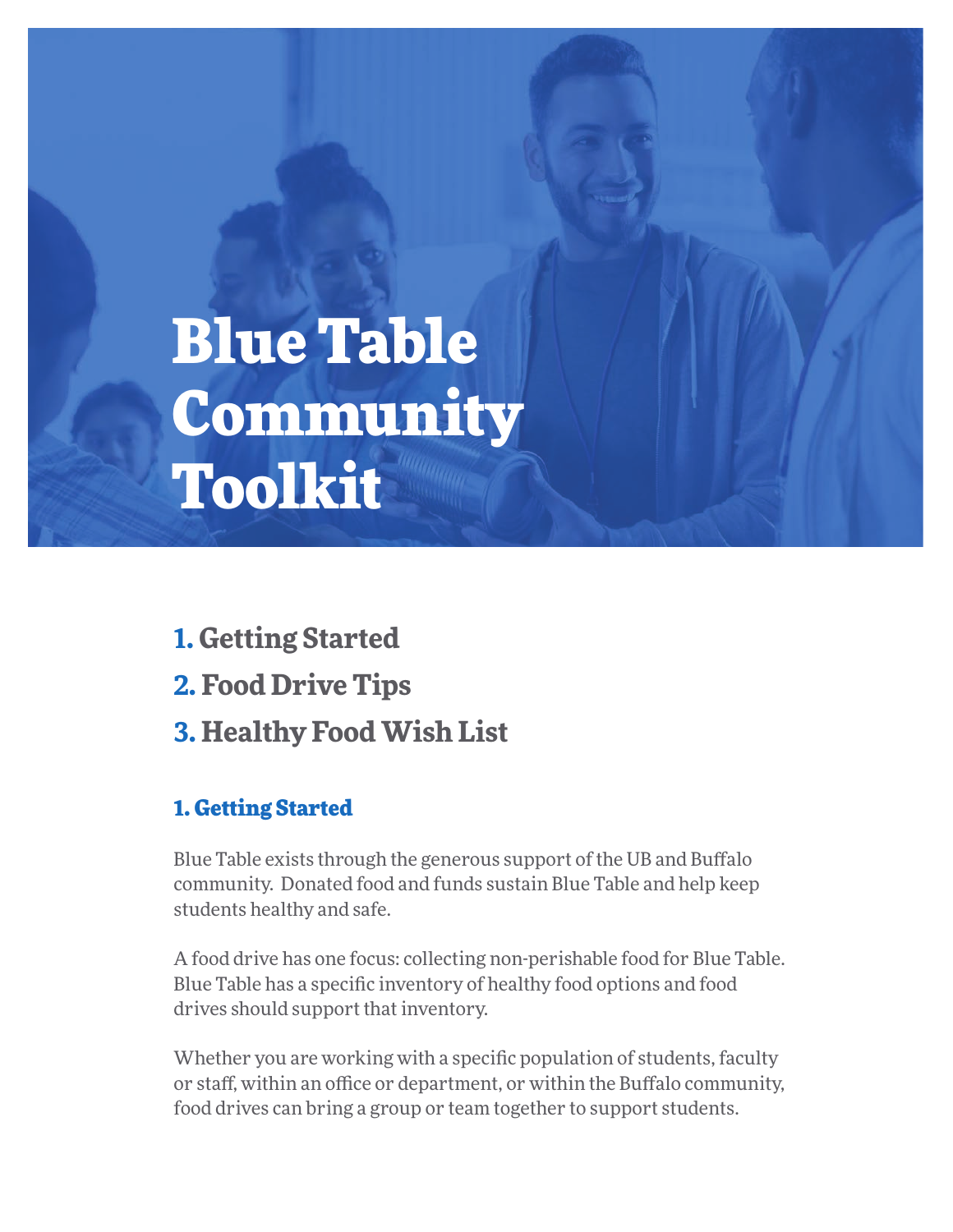## 2. Food Drive Tips

Donations are incredibly important - whether they are donated food items or funds. Hosting a food drive is a fun and easy way to engage members of your UB community.

- Establish a team or committee to organize your drive. It is helpful to designate one person that will coordinate with Blue Table.
- Determine a time frame. Most food drives are successful when they run for 1-2 weeks.
- Promote the drive to your community. E-mails, fyers, posters, and social media are successful marketing approaches. Need a jumpstart? Use the attached Blue Table branded fyer template.
- Utilize the Healthy Food Wish List. Blue Table ofers only these specifc food items and only these items should be collected during a drive.
- Obtain sturdy boxes or bins and establish a drop-off location. Contact Blue Table to coordinate how and when you will deliver your collections. Collecting food in a visible, highly-trafficked space helps raise awareness of Blue Table!
- What if someone wants to donate funds? Cash cannot be collected as part of a food drive, but monetary donations can be made directly to Blue Table at bufalo.edu/blue-table